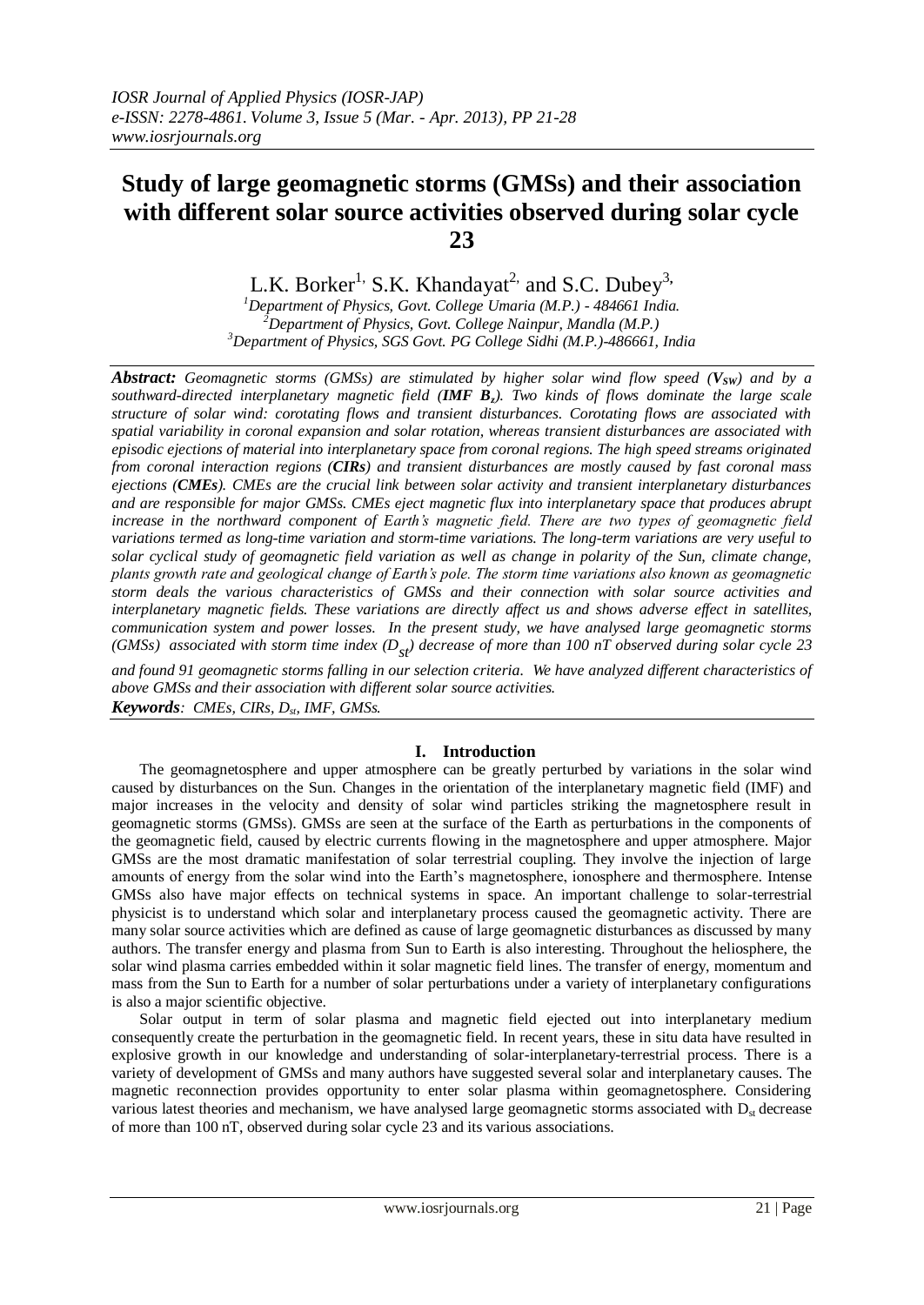#### **II. Selection Criteria And Data Sources**

In the present analysis, we have sorted out GMSs associated with  $D_{st}$  decrease of more than 100 nT, IMF  $B \ge 10$  nT with time duration greater than 3 hours, during the period 1996-2007. Different types of solar and geomagnetic indices data are available from different solar and geomagnetic observatories word-wide. The International Service of Geomagnetic Indices (ISGI) and ISGI collaborating institutes have continuously published these indices in the form of data series. Some data is directly available on the internet and some is available on request to principal investigator. During the aforesaid period, we find 91 are large GMSs ( $D<sub>st</sub> \le -100$ ) nT). A list of all those selected GMSs and their associative properties are summarized in **Table 1**. In the table, Column (**1**) and (**2**) presents serial number and observed date of GMSs. Column (**3**) presents magnitude of GMSs (D<sub>st</sub> in net). Column (4) presents the associated solar driver of large GMSs. Peak velocity of CME is noted in column (**5**). Solar flare class, source region and their co-ordinates are given in column (**6-8**) respectively.

| Storm           | Date of<br>$\mathbf{D}_{\rm st}$ | Magnitude | Solar        | <b>CME</b>             | <b>Flare Class</b> | Source          | Source                 |
|-----------------|----------------------------------|-----------|--------------|------------------------|--------------------|-----------------|------------------------|
| No.             | storm                            | (nT)      | Driver       | Velocity               |                    | Region          | Coordinate             |
|                 |                                  |           |              | Km/sec.                |                    |                 |                        |
| (1)             | (2)                              | (3)       | (4)          | (5)                    | (6)                | (7)             | (8)                    |
| $\overline{01}$ | 23/10/96                         | $-105$    | CIR          |                        |                    | CH              | Unknown                |
| $\overline{02}$ | 21/04/97                         | $-120$    | CME-S        | 87                     | $\overline{No}$    | Unknown         | Unknown                |
| 03              | 15/05/97                         | $-115$    | CME-S        | 464                    | C <sub>1.3</sub>   | AR8038          | <b>N21W08</b>          |
| $\overline{04}$ | 11/10/97                         | $-130$    | <b>CME-S</b> | 293                    | N <sub>o</sub>     | $\overline{QS}$ | S27W05                 |
| $\overline{05}$ | 07/11/97                         | $-110$    | CME-S        | 785                    | $\overline{X}$ 2.1 | AR8100          | S14W33                 |
| 06              | 23/11/97                         | $-108$    | CME-S        | $\overline{\text{DG}}$ | $\overline{C}$ 1.6 | AR8108          | <b>N20E05</b>          |
| 07              | 18/02/98                         | $-100$    | CME-S        | $\overline{63}$        | $\overline{No}$    | Unknown         | Unknown                |
| 08              | 10/03/98                         | $-116$    | CIR          | $\blacksquare$         | $\overline{No}$    | CH              | S30                    |
| $\overline{09}$ | 04/05/98                         | $-205$    | $CME-M$      | 938                    | $\overline{X1.1}$  | AR8210          | S15W15                 |
|                 |                                  |           |              | 542                    | $C$ 5.4            | AR8210          | S19W09                 |
|                 |                                  |           |              | 585                    | M 1.2              | AR8210          | S18W04                 |
|                 |                                  |           |              | 1374                   | M 6.8              | AR8210          | S18E20                 |
| 10              | 26/06/98                         | $-101$    | $CME-M$      | 289                    | No                 | QS              | S58W05                 |
|                 |                                  |           |              | 192                    | No                 | AR8243          | N15W30                 |
| 11              | 06/08/98                         | $-138$    | $CME-M$      | $DG$                   | No                 | $DG$            | $\mathop{\rm DG}$      |
| 12              | 07/08/98                         | $-108$    | <b>CIR</b>   |                        | No                 | <b>CH</b>       | DG                     |
| $\overline{13}$ | 27/08/98                         | $-155$    | CME-S        | $\overline{a}$         | $\overline{X}$ 1.0 | AR8307          | N35E09                 |
| 14              | 25/09/98                         | $-207$    | $CME-S$      |                        | M 7.1              | AR8340          | N18E09                 |
| 15              | 19/10/98                         | $-112$    | CME-S        | 362                    | No                 | QS              | N10E10                 |
| 16              | 08/11/98                         | $-149$    | $CME-M$      | 523                    | $C$ 5.2            | AR8375          | N17E01                 |
|                 |                                  |           |              | 1119                   | M 8.4              | AR8375          | N22W18                 |
| 17              | 09/11/98                         | $-142$    | CME-S        | 1119                   | M 8.4              | AR8375          | N22W18                 |
| $\overline{18}$ | 13/11/98                         | $-131$    | CME-S        | $\frac{1}{325}$        | $\overline{No}$    | QS              | N18E00                 |
| $\overline{19}$ | 13/01/99                         | $-112$    | CME-S        | $\overline{a}$         | $\overline{No}$    | $\overline{DG}$ | $\mathbf{D}\mathbf{G}$ |
| 20              | 18/02/99                         | $-123$    | CME-S        | $\Box$                 | M 3.2              | AR8458          | S23W14                 |
| 21              | 22/09/99                         | $-173$    | CME-S        | 604                    | $C$ 2.8            | QS              | S21W05                 |
| $2\overline{2}$ | 22/10/99                         | $-237$    | CME-S        | 144                    | No                 | QS              | S26E08                 |
| $\overline{23}$ | 13/11/99                         | $-106$    | $CME-M$      | $\mathbf{r}$           | $\overline{a}$     | $\overline{DG}$ | $\overline{DG}$        |
| 24              | 12/02/2K                         | $-133$    | CME-S        | 944                    | $C$ 7.3            | AR8858          | <b>N22E03</b>          |
| $\overline{25}$ | 07/04/2K                         | $-288$    | CME-S        | 1188                   | $\overline{C}$ 9.7 | AR8933          | N16W66                 |
| 26              | 24/05/2K                         | $-147$    | $CME-M$      | 557                    | $\overline{C}$ 7.6 | AR8998          | S15W08                 |
|                 |                                  |           |              | $\overline{649}$       | C <sub>6.3</sub>   | AR9004          | N20W22                 |
| $\overline{27}$ | 16/07/2K                         | $-301$    | $CME-S$      | 1674                   | X 5.7              | AR9077          | N22W07                 |
| $\overline{28}$ | 11/08/2K                         | $-106$    | $CME-S$      | 281                    | $C$ 1.4            | Unknown         | Unknown                |
| 29              | 12/08/2K                         | $-235$    | CME-S        | 702                    | C <sub>2.3</sub>   | AR9114          | N11W11                 |
| 30              | 17/09/2K                         | $-201$    | CME-M        | 1215                   | $\overline{M}$ 5.9 | AR9165          | N14W07                 |
|                 |                                  |           |              | 285                    | $C$ 7.4            | AR9165          | N12E04                 |
|                 |                                  |           |              | 481                    | $\overline{M}$ 2.0 | AR9165          | N12E07                 |
|                 |                                  |           |              | 633                    | $\overline{C9.5}$  | AR9165          | <b>N13E08</b>          |

**Table 1: The list of 91 large GMSs and their characteristics, observed during solar cycle 23**.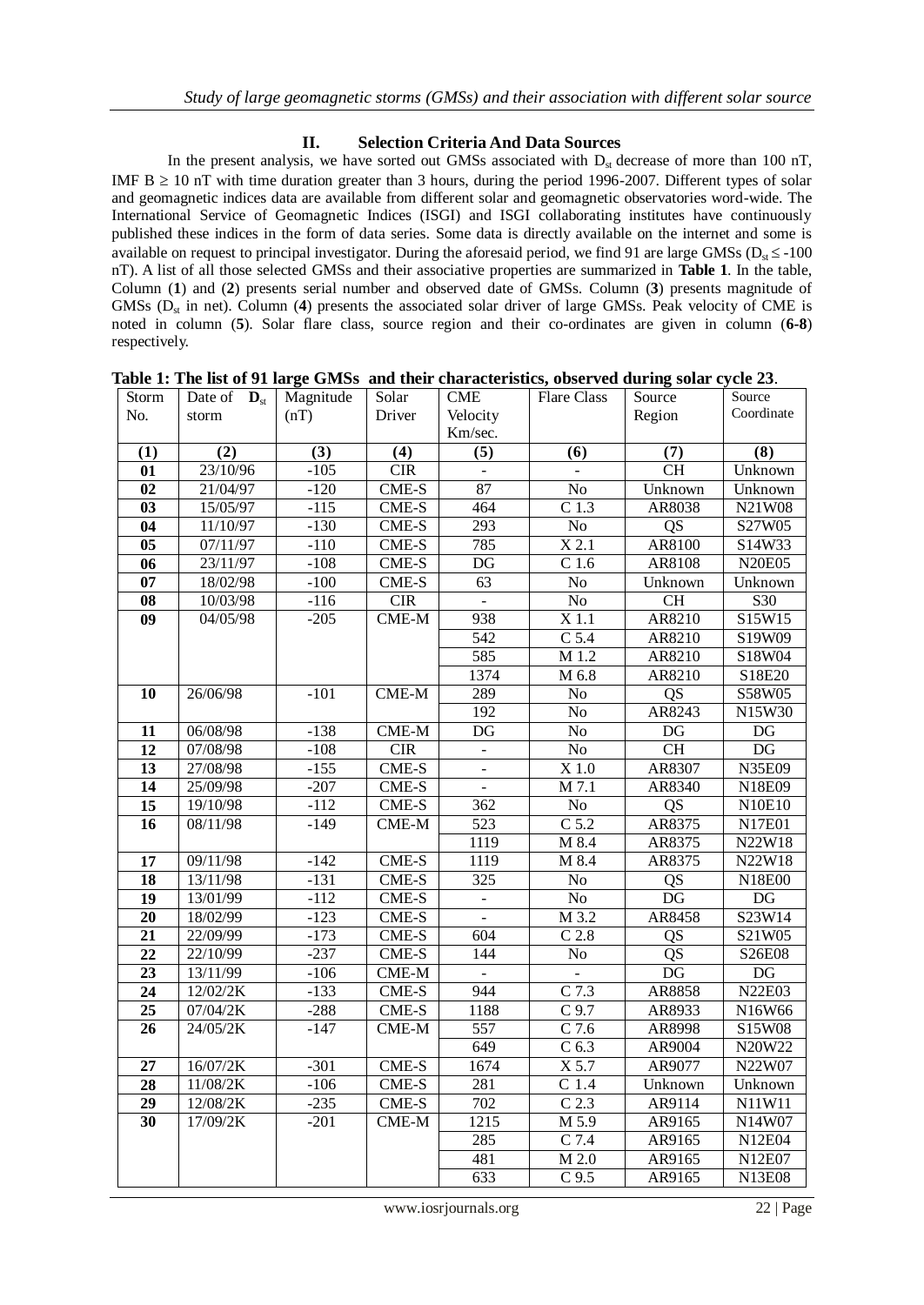| 31       | 05/10/2K              | $-182$           | CME-M          | 173                      | No               | Unknown         | Unknown                                |
|----------|-----------------------|------------------|----------------|--------------------------|------------------|-----------------|----------------------------------------|
|          |                       |                  |                | 586                      | $C$ 5.0          | QS              | S27E33                                 |
| 32       | 14/10/2K              | $-107$           | CME-S          | 798                      | C <sub>6.7</sub> | AR9182          | N01W14                                 |
| 33       | 29/10/2K              | $-127$           | CME-S          | 770                      | C 4.0            | QS              | N06W60                                 |
| 34       | 06/11/2K              | $-159$           | CME-S          | 291                      | No               | Unknown         | Unknown                                |
| 35       | 29/11/2K              | $-130$           | CME-M          | 675                      | M 3.5            | AR9236          | N18W24                                 |
|          |                       |                  |                | 671                      | X 1.9            | AR9236          | N <sub>20</sub> W <sub>23</sub>        |
|          |                       |                  |                | 495                      | No               | QS              | S30W40                                 |
|          |                       |                  |                | 980                      | X 4.0            | AR9236          | N <sub>18</sub> W <sub>38</sub>        |
| 36       | 20/03/01              | $-149$           | CME-S          | 271                      | No               | Unknown         | Unknown                                |
| 37       | 31/03/01              | $-387$           |                | 942                      | X 1.7            | AR9393          | N20W19                                 |
|          |                       |                  | $CME-M$        | 519                      | M 4.3            | AR9393          | N <sub>16</sub> E <sub>03</sub>        |
| 38       | 11/04/01              | $-271$           | $CME-M$        | 2411                     | $X$ 2.3          | AR9415          | S23W09                                 |
|          |                       |                  |                | 1192                     | M 7.9            | AR9415          | S21W04                                 |
| 39       | 18/04/01              | $-114$           | CME-S          | 1199                     | X 14.4           | AR9415          | S20W85                                 |
| 40       | 22/04/01              | $-102$           | CME-S          |                          | No               | Unknown         | Unknown                                |
| 41       | 17/08/01              | $-105$           | CME-S          | 618                      | C <sub>2.3</sub> | AR9577          | N <sub>16</sub> W <sub>36</sub>        |
| 42       | 26/09/01              | $-102$           | CME-S          | 2402                     | $X$ 2.6          | AR9632          | S16E23                                 |
| 43       | 01/10/01              | $-148$           | CME-S          | 846                      | M 3.3            | AR9636          | <b>N08E19</b>                          |
| 44       | 03/10/01              | $-166$           | CME-S          | 509                      | M 1.8            | AR9636          | N13E03                                 |
| 45       | 21/10/01              | $-187$           | CME-S          | 901                      | X 1.6            | AR9661          | N15W29                                 |
| 46       | 28/10/01              | $-157$           | CME-M          | 1092                     | X 1.3            | AR9672          | S18W19                                 |
|          |                       |                  |                | 597                      | $C$ 2.6          | AR9675          | S <sub>13E27</sub>                     |
| 47       | 06/11/01              | $-292$           | $CME-M$        | 1810                     | X 1.0            | AR9684          | N06W18                                 |
|          |                       |                  |                | 457                      | No               | DG              | DG                                     |
| 48       | 24/11/01              | $-221$           | $CME-M$        | 1437                     | M 9.9            | AR9704          | S14W36                                 |
|          |                       |                  |                | 1443                     | M 3.8            | AR9698          | S <sub>25</sub> W <sub>67</sub>        |
| 49       | $\overline{24}/03/02$ | $-101$           | $CME-M$        | 860                      | M 1.0            | AR9866          | S10W58                                 |
|          |                       |                  |                | 603                      | No               | AR9871          | S21W15                                 |
| 50       | 18/04/02              | $-126$           | CME-S          | 720                      | M 1.2            | AR9906          | S15W01                                 |
| 51       | 20/04/02              | $-151$           | CME-S          | 1240                     | M 2.6            | AR9906          | S <sub>14</sub> W <sub>34</sub>        |
| 52       | 11/05/02              | $-102$           | CME-S          | 614                      | C <sub>4.2</sub> | AR9934          | S12W07                                 |
| 53       | 23/05/02              | $-108$           | CME-M          | 1246                     | $C$ 9.7          | AR9948          | S25W64                                 |
|          |                       |                  |                | 1557                     | $C$ 5.0          | QS              | S22W53                                 |
| 54       | 02/08/02              | $-102$           | $CME-M$        | 562                      | No               | QS              | N34W36                                 |
|          |                       |                  |                | 360                      | No               | Unknown         | Unknown                                |
| 55       | 21/08/02              | $-106$           | CME-S          | 1585                     | M 5.2            | AR0069          | S <sub>14</sub> E <sub>20</sub>        |
| 56       | 04/09/02              | $-104$           | <b>CIR</b>     | $\sim$                   |                  | CH <sub>.</sub> | S <sub>15</sub>                        |
| 57       | 08/09/02              | -170             | CME-M          | 1748                     | C <sub>5.2</sub> | AR0102          | N09E28                                 |
|          |                       |                  |                | 178                      |                  |                 | $\equiv$                               |
| 58<br>59 | 01/10/02<br>04/10/02  | $-183$<br>$-143$ | CME-S<br>CME-S | 258                      | No               | Unknown         | Unknown                                |
| 60       | 07/10/02              | $-107$           | <b>CIR</b>     |                          | No               | QS<br>CH.       | S <sub>17</sub> W <sub>17</sub><br>S07 |
| 61       | 14/10/02              | $-102$           | <b>CIR</b>     | $\overline{\phantom{a}}$ |                  | CH <sub></sub>  | S <sub>26</sub>                        |
| 62       | 21/11/02              | $-126$           | <b>CIR</b>     | $\blacksquare$           |                  | <b>CH</b>       | S <sub>04</sub>                        |
| 63       | 30/05/03              | $-131$           | CME-M          | 1366                     | X 3.6            | AR0365          | S <sub>11</sub> W <sub>12</sub>        |
|          |                       |                  |                | 964                      | X 1.3            | AR0365          | S00W17                                 |
|          |                       |                  |                | 509                      | M 1.6            | AR0365          | S07W14                                 |
| 64       | 18/06/03              | $-145$           | CME-M          | 875                      | N <sub>0</sub>   | QS              | N22W15                                 |
|          |                       |                  |                | 2053                     | X 1.3            | AR0386          | S07E80                                 |
| 65       | 12/07/03              | $-118$           | <b>CIR</b>     |                          |                  | <b>CH</b>       | N <sub>04</sub>                        |
| 66       | 16/07/03              | $-117$           | <b>CIR</b>     |                          |                  | <b>CH</b>       | N <sub>03</sub>                        |
| 67       | 18/08/03              | $-168$           | CME-S          | 378                      | N <sub>0</sub>   | Unknown         | Unknown                                |
| 68       | 29/10/03              | $-363$           | CME-S          | 2459                     | X 17.2           | AR0486          | S <sub>16</sub> E <sub>08</sub>        |
| 69       | 30/10/03              | $-401$           | CME-S          | 2029                     | X 10.0           | AR0486          | S <sub>15</sub> W <sub>02</sub>        |
| 70       | 20/11/03              | -472             | <b>CME-S</b>   | 1660                     | M 3.9            | AR0501          | <b>NOOE18</b>                          |
|          |                       |                  |                |                          |                  |                 |                                        |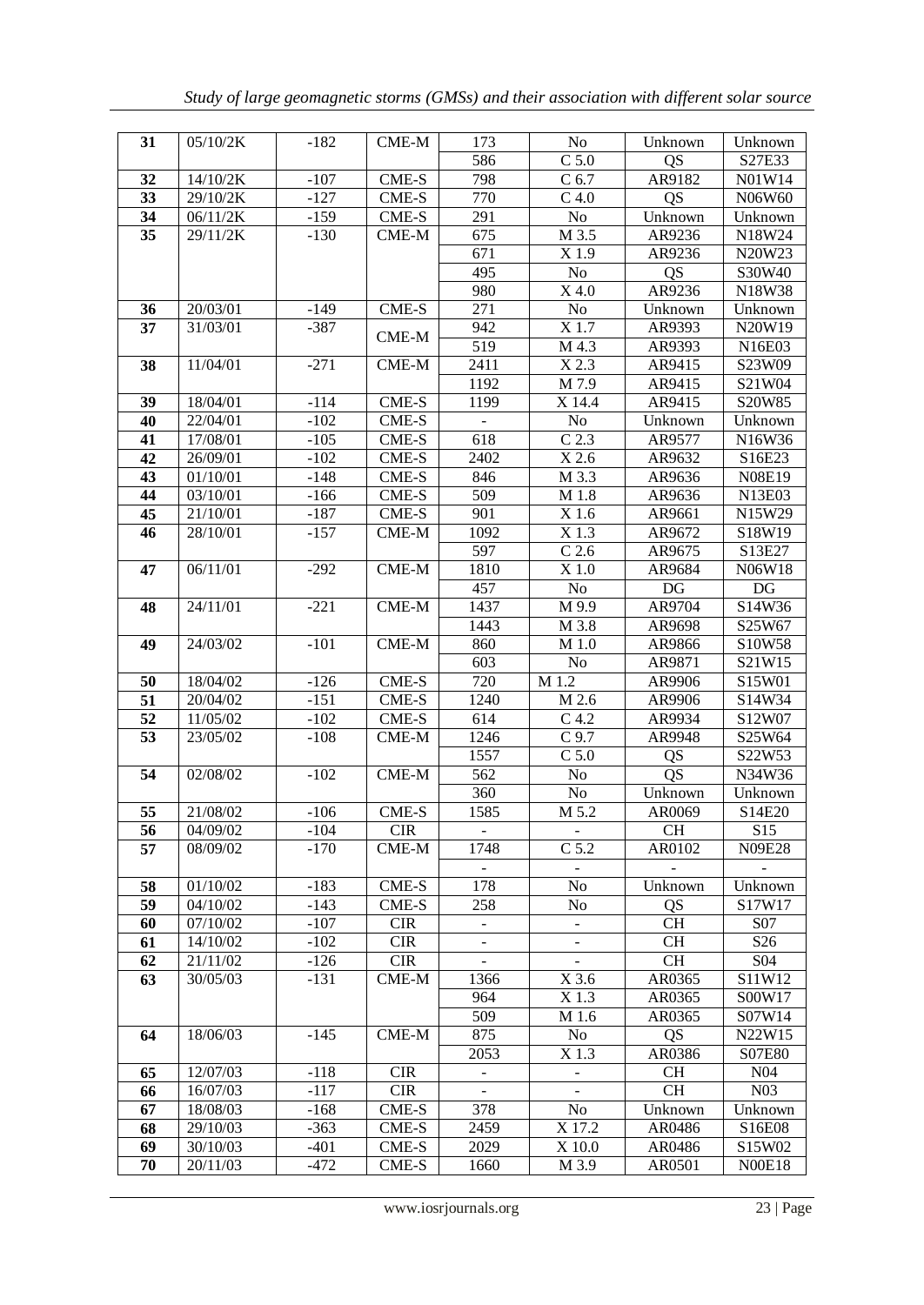| 71                           | 22/01/04 | $-149$ | CME-S        | 965                                                                                   | $C$ 5.5            | AR0540    | S13W11                          |  |
|------------------------------|----------|--------|--------------|---------------------------------------------------------------------------------------|--------------------|-----------|---------------------------------|--|
| 72                           | 11/02/04 | $-109$ | <b>CIR</b>   |                                                                                       |                    | <b>CH</b> | N <sub>0</sub> 2                |  |
| 73                           | 04/04/04 | $-112$ | CME-S        |                                                                                       | $C$ 3.4            | AR0582    | N16W10                          |  |
| 74                           | 23/07/04 | $-101$ | <b>CME-S</b> | 710                                                                                   | M 8.6              | AR0652    | N10E35                          |  |
| 75                           | 25/07/04 | $-148$ | CME-S        | 899                                                                                   | $C$ 5.3            | AR0652    | <b>N02E08</b>                   |  |
| 76                           | 27/07/04 | $-181$ | CME-S        | 1333                                                                                  | M 1.1              | AR0652    | N04W30                          |  |
| 77                           | 30/08/04 | $-126$ | CME-S        | 108                                                                                   | N <sub>o</sub>     | Unknown   | Unknown                         |  |
| 78                           | 08/11/04 | $-373$ | $CME-M$      | 1055                                                                                  | M 5.4              | AR0696    | <b>N08E18</b>                   |  |
|                              |          |        |              | 653                                                                                   | C <sub>6.3</sub>   | AR0696    | S09E28                          |  |
| 79                           | 10/11/04 | $-289$ | CME-M        | 1759                                                                                  | $\overline{X}2.0$  | AR0696    | N09W17                          |  |
|                              |          |        |              | 1111                                                                                  | M 9.3              | AR0696    | <b>N09E05</b>                   |  |
| 80                           | 18/01/05 | $-121$ | CME-M        | 2861                                                                                  | $\overline{X}$ 2.6 | AR0720    | N16W05                          |  |
|                              |          |        |              | 2049                                                                                  | M 8.6              | AR0720    | N16E04                          |  |
| 81                           | 22/01/05 | $-105$ | CME-S        | 882                                                                                   | $X$ 7.1            | AR0720    | N <sub>12</sub> W <sub>58</sub> |  |
| 82                           | 08/05/05 | $-127$ | <b>CIR</b>   |                                                                                       |                    | <b>CH</b> | N10                             |  |
| 83                           | 15/05/05 | $-263$ | <b>CME-S</b> | 1128                                                                                  | M 8.0              | AR0759    | N12E12                          |  |
| 84                           | 20/05/05 | $-103$ | CME-S        | 405                                                                                   | $C$ 1.2            | AR0759    | N13W29                          |  |
| 85                           | 30/05/05 | $-138$ | CME-S        | 586                                                                                   | <b>B</b> 7.5       | AR0767    | S13E13                          |  |
| 86                           | 13/06/05 | $-106$ | <b>CME-S</b> | 377                                                                                   | $C$ 1.4            | AR0767    | N07E12                          |  |
| 87                           | 24/08/05 | $-216$ | CME-M        | 1194                                                                                  | M 2.6              | AR0798    | S11W54                          |  |
|                              |          |        |              | 2378                                                                                  | M 5.6              | AR0798    | S12W60                          |  |
| 88                           | 31/08/05 | $-131$ | <b>CIR</b>   |                                                                                       |                    | <b>CH</b> | S <sub>12</sub>                 |  |
| 89                           | 11/09/05 | $-147$ | CME-S        | 2257                                                                                  | X 6.2              | AR0808    | S10E58                          |  |
| 90                           | 14/04/06 | $-111$ | <b>CME-S</b> |                                                                                       |                    |           |                                 |  |
| 91                           | 15/12/06 | $-146$ | <b>CME-S</b> |                                                                                       |                    |           |                                 |  |
| $CME-S \sim$ Single CME/ICME |          |        |              | Class of Solar Flares $\sim$ <b>B</b> , <b>C</b> , <b>X</b> and <b>M</b> respectively |                    |           |                                 |  |
| CME-M ~ Multiple CME/ICME    |          |        |              | $CIR \sim$ Coronal holes/coronal interaction region                                   |                    |           |                                 |  |
| $QS \sim$ Quit Sun region    |          |        |              | $DG/- \sim Data Gap$                                                                  |                    |           |                                 |  |

## **III. Association Of Large GMSs During Different Phases Of Solar Cycle 23**

On the basis of comprehensive study of above selected 91 large GMSs observed during solar cycle 23, following conclusions are drawn:

- [1] Out of selected **91** large GMSs events, **57%** were sudden commencement type and rest **43%** were gradual commencement type.
- [2] The long-term behaviour of occurrence of sudden commencement and gradual commencement GMSs haven't significant correlation between the maximum and minimum phases for solar cycle 23.
- [3] Maximum number of sudden commencement GMSs having their initial phase duration lies between 0-2 hr.

[4] The main phase duration for maximum number of large GMSs lies between 7-12 hr.

[5] The best recovery phase duration for maximum number of large GMSs lies between 73-96 hr (3-4) days.

[6] The main phase duration is always less than the recovery phase duration and the GMSs associated with SSC shows faster recovery in comparison to other GMSs that is not associated with SSC. The study of semi-annual variation of GMSs have important role in space weather prediction.

[7] The semi-annual variation of large GMSs shows nearly a cyclic variation peaking around April and October months. This result is in good agreement with the findings of Russell-McPherron (1973) and Crooker et al (1992).

[8] In the first half-annual part (January-June), the maximum number of GMSs occurs during equinoctial April and May. During the next half-annual part (July-December), occurrence rate for large GMSs events is higher during solstitial October and November. This result does not agree with the earlier results obtained by Crooker et al (1992).

[9] It is also found that the 56% large GMSs occurring during equinoctial and solstitial months.

Association of yearly occurrence of large GMSs with yearly mean sunspot number observed during 1996-2007 is shown in **Figure 1**. **Figure 2** shows the occurrence of large GMSs during different phases of solar cycle 22 and 23. During ascending and maximum phase of solar cycle 22, we observed 20 and 50 GMSs, whereas during its declining phase 29 GMSs were observed. During ascending and maximum phase of solar cycle 23, we have observed 23 and 12 GMSs, whereas during its declining phase 56 GMSs were observed. So, the solar cycle 23 is remarkable for occurrence of large GMSs during its declining phase and shows controversial result measured for past solar cycle 22. From the listed GMSs (Table 1) it is seen that out of 11 severe GMSs ( $D_{st} \leq -250$  nT) observed during solar cycle 23, 9 were observed during its declining phase. The largest GMS of solar cycle 23 were also observed on its declining phase. This GMS was observed on  $20<sup>th</sup>$ November 2003 (20:00 UT) with a  $D_{st}$  index of −472 nT, A<sub>p</sub> index of 300 and K<sub>p</sub> index of 8.7. It was caused by CMEs from active region 0501 had a sky-plane speed of  $\sim 1660$  km s<sup>-1</sup>, but the associated magnetic cloud (MC) arrived with a speed of only 730 km s<sup>-1</sup>. The MC at 1 AU had a high magnetic field ( $\sim$ 56 nT) and high inclination to the ecliptic plane.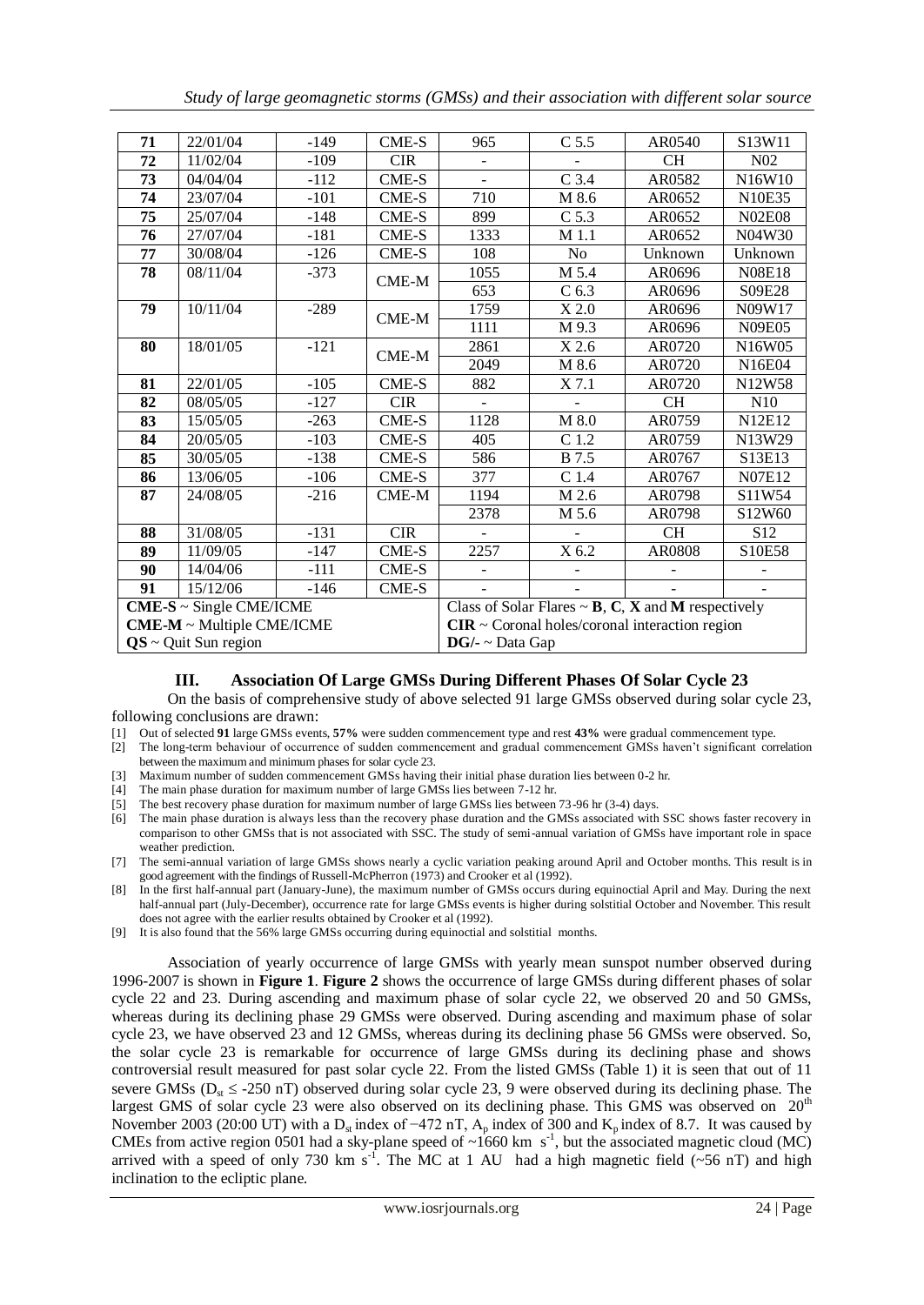

**Figure 1: Shows the yearly occurrence of large GMSs and their association With 11-year sunspot cycle, observed during solar cycle 23.**



**Figure 2: Shows the occurrence of large GMSs during different phases of solar cycle 22 and 23.**

## **IV. Solar Proton Events (SPEs) and Their Impact On HF Communications**

Solar Proton Events (SPEs) occurs when high-energy [protons](http://www.answers.com/main/ntquery?method=4&dsid=2222&dekey=Proton&gwp=8&curtab=2222_1) are ejected from the Sun's surface during fast solar eruptions and causes geomagnetic and ionospheric disturbances on large scale. These effects are similar to [auroral](http://www.answers.com/main/ntquery?method=4&dsid=2222&dekey=Aurora+%28astronomy%29&gwp=8&curtab=2222_1) events, the difference being that [electrons](http://www.answers.com/main/ntquery?method=4&dsid=2222&dekey=Electron&gwp=8&curtab=2222_1) and not protons are involved. These events typically occur at the [north pole,](http://www.answers.com/main/ntquery?method=4&dsid=2222&dekey=North+Pole&gwp=8&curtab=2222_1) [south pole,](http://www.answers.com/main/ntquery?method=4&dsid=2222&dekey=South+Pole&gwp=8&curtab=2222_1) and [South Atlantic magnetic anomaly,](http://www.answers.com/main/ntquery?method=4&dsid=2222&dekey=South+Atlantic+Anomaly&gwp=8&curtab=2222_1) where the [Earth's magnetic field](http://www.answers.com/main/ntquery?method=4&dsid=2222&dekey=Earth%27s+magnetic+field&gwp=8&curtab=2222_1) is lowest. The more severe SPEs events can cause widespread disruption to [electrical grids](http://www.answers.com/main/ntquery?method=4&dsid=2222&dekey=Electric+power+transmission&gwp=8&curtab=2222_1) and th[e propagation](http://www.answers.com/main/ntquery?method=4&dsid=2222&dekey=Propagation&gwp=8&curtab=2222_1) of [electromagnetic signals.](http://www.answers.com/main/ntquery?method=4&dsid=2222&dekey=Radio&gwp=8&curtab=2222_1) The SPE is the energetic outbursts as a result of acceleration and heating of solar plasma during solar flares and CMEs. The first observation of SPE was recorded by Forbush (1946) in the form of abrupt enhancement in the intensity in ground-level ion chambers during large solar flares that occurred in February and March 1942. The SEPs are classified as the gradual and impulsive. SPEs associated with solar flares are called impulsive where as those associated with CMEs are known as gradual (Cliver, 1983, Cane et al., 1986 and Kahler, 1992).

In the present work, we have studied the general characteristics of SPEs occurred during past solar cycle 23. Occurrence of SPEs are directly associated with fast solar eruptions. Occurrence of fast solar eruptions varies with 11-year sunspot cycle. So, it is important to investigate the association of SPEs with sunspot cycle on long-term basis. In this communication, we have find an association of occurrence of SPEs (energy  $\geq 10$ ) MeV) and its two kinds (Impulsive and Gradual) with 11-year sunspot cycle, during solar cycle 23, is plotted in **Figure 3**. These associations haven't shows very significant correlation between the yearly occurrences of SPEs and its two kinds with 11-year sunspot cycle.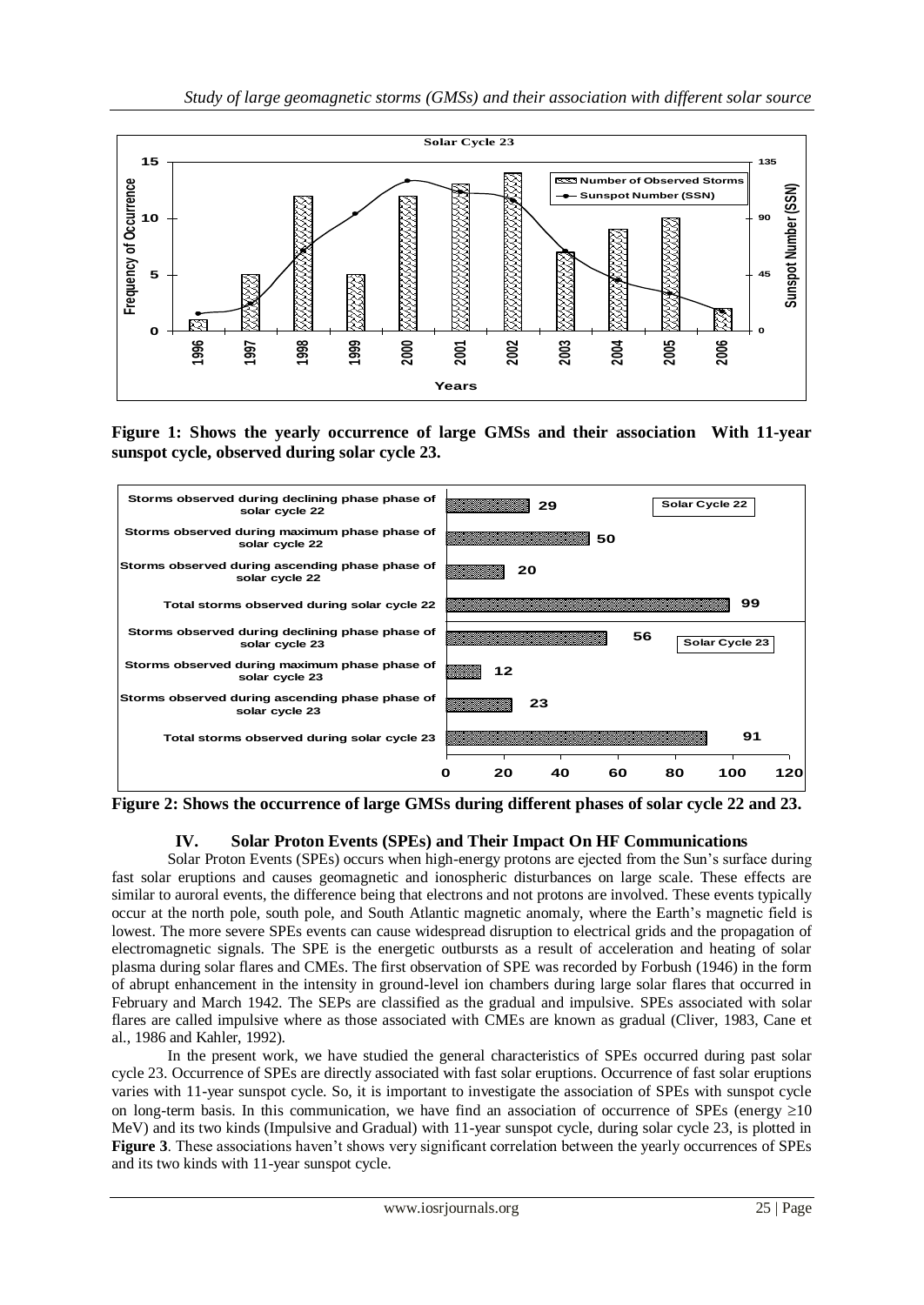

**Figure 3: Shows the association of yearly occurrence of solar proton events (SPEs) and their two kinds (Impulsive and Gradual) with 11-year sunspot cycle, observed during the period 1996- 2007.**

SPEs (energy  $\geq$  10 MeV) produced by processes at the Sun and interplanetary space arrive at Earth and enter the atmosphere over the polar regions, much enhanced ionization is produced at altitudes below 100 km. Ionization at these low altitudes is particularly effective in absorbing HF radio signals and can render HF communications impossible throughout the polar regions. Space Weather Prediction Center (SWPC) monitors the [energetic proton detectors on NOAA's GOES satellites](http://www.swpc.noaa.gov/rt_plots/pro_3d.html) to determine when an SPE is in progress. The GOES satellite instrument can determine the presence and temporal profile of an SPE, those observations provide no information about the extent of the area over which those protons enter the atmosphere in the polar region or about which radio propagation paths are affected by the increased ionization. NOAA's Polar Orbiting Environmental Satellites (POES) carry proton detectors similar to GOES. However, each POES satellite transits a polar region twice each orbit and can provide a direct measure of the boundaries and extent of the solar proton fluxes entering the atmosphere during an SPE.

## **V. Association Of Large GMEs With Halo CMEs And CIRs**

In the present section, we have shown the association of selected 91 large GMSs with single front-side halo CME (S-type), multiple front-side halo CMEs (M-type) and corotating interaction region (CIR) (C-type). These associations are shown in **Figure 4**. It is found that 62% GMSs were caused by single front-side halo CME (S-type), whereas 25% GMSs were caused by multiple front-side halo CMEs (M-type). Rest 13% GMSs were caused by corotating interaction region (CIR). We find that there is an east-west asymmetry and northsouth asymmetry as well. We have also shown the association of selected 91 large GMSs with three types of surface source region: active region, quiet region and coronal holes, are shown in **Figure 5**. We find that 62% GMSs were caused by active region whereas 10% GMSs were caused by quiet region. 13% GMSs were caused by coronal holes and 15% GMSs are uncertain due to data gap.



**Figure 4: Shows the association of 91 large geomagnetic storms (GMSs) with single front-side halo CME (S-type); multiple front-side halo CMEs (M-type) and corotating interaction region (CIR) (C-type), observed during solar cycle 23.**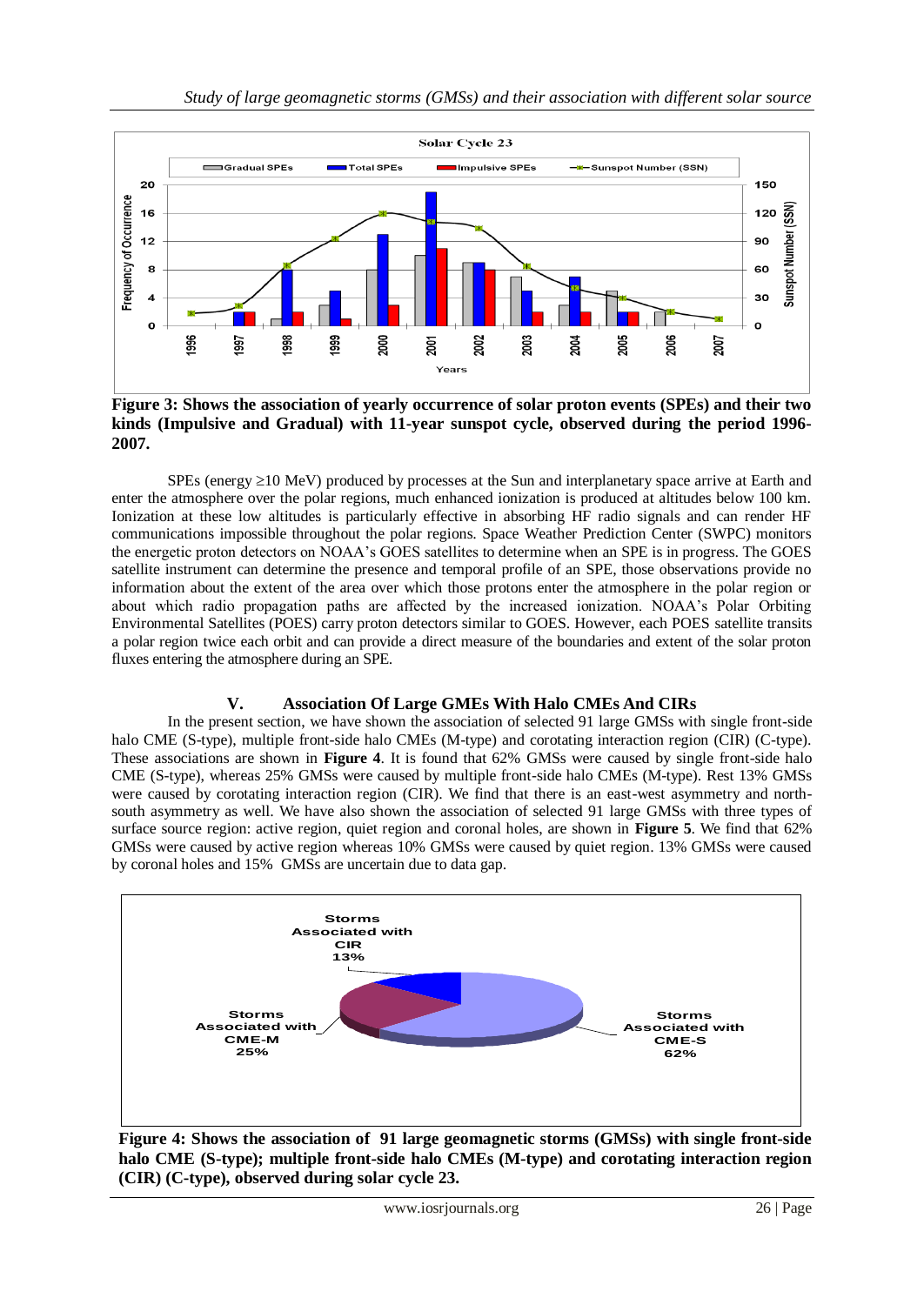

**Figure 5: Shows the association of large geomagnetic storms (GMSs) with three types of surface source region: active region, quiet region and coronal holes, observed during solar cycle 23.**

## **VI. Study Of Halo CMEs And Their Geoeffectiveness**

CMEs that appear to surround the occulting disk of the observing coronagraphs in sky-plane projection are known as halo CMEs (Howard et al., 1982). Halo CMEs are fast and wide on the average and are associated with flares of greater X-ray importance because only energetic CMEs expand rapidly to appear above the occulting disk early in the event (Gopalswamy et al., 2007). Extensive observations from LASCO/SOHO have shown that full halos constitute ~ 3.6% of all CMEs, while CMEs with width  $\geq 120^{\circ}$  account for ~ 11% (Gopalswamy, 2004). Full halos have an apparent width (W) of  $360^{\circ}$ , while partial halos have  $120^{\circ} \le W < 360^{\circ}$ . Halo CMEs are said to be front-sided if the site of eruption can be identified on the visible disk usually identified as the location of H-alpha flares or filament eruptions. Details on how to identify the solar sources are discussed by Gopalswamy et al (2007). Halos with their sources within  $\pm$ 45 $\degree$  of the central meridian are known as disk halos, while those with a central meridian distance (CMD) beyond  $\pm$ 45<sup>o</sup> but not beyond  $\pm$ 90<sup>o</sup> are known as limb halos. Disk halos are likely to arrive at Earth and cause GMSs, while limb halos only impact Earth with their flanks and hence are less geoeffective (Gopalswamy et al*.*, 2007).

In the present investigation, we have analyzed in detail all halo CMEs occurred during solar cycle 23. We have considered here two types of halo CMEs. First, the classical full halo CMEs that appears to surround the entire occulting disk very late, often in the field of view of the  $LASCO/C<sub>3</sub>$ . Sometimes limb events appear as halo due to deflections of pre-existing coronal structures by the fast CME. Therefore, after very careful examination one can distinguish a real halo CME out of limb fast events deflecting coronal material. We have examined the 354 halo CMEs. Here, all CMEs with angular width only 360º have been considered as halo CME. In present section, we have analyzed solar cyclic variation of halo CMEs and its different characteristics.

Out of selected 91 large GMSs occurred during solar cycle 23, 56 were associated with halo CMEs. The largest GMS were observed on 20<sup>th</sup> November 2003. This event can be put in the category of super GMSs. The  $D_{st}$  magnitude during this event is observed to be -472 nt. This event is associated with halo CME from solar active region. Speed of CME is found to be about 1660 km  $s^{-1}$ . The histograms of annual distribution of the frequency of halo CME, and their association with annual mean sunspot number is shown in **Figure 6**. We have found that the occurrence frequency of halo CME generally follows the different phases of solar cycle. During the solar maximum the maximum number of halo CMEs have been occurred.